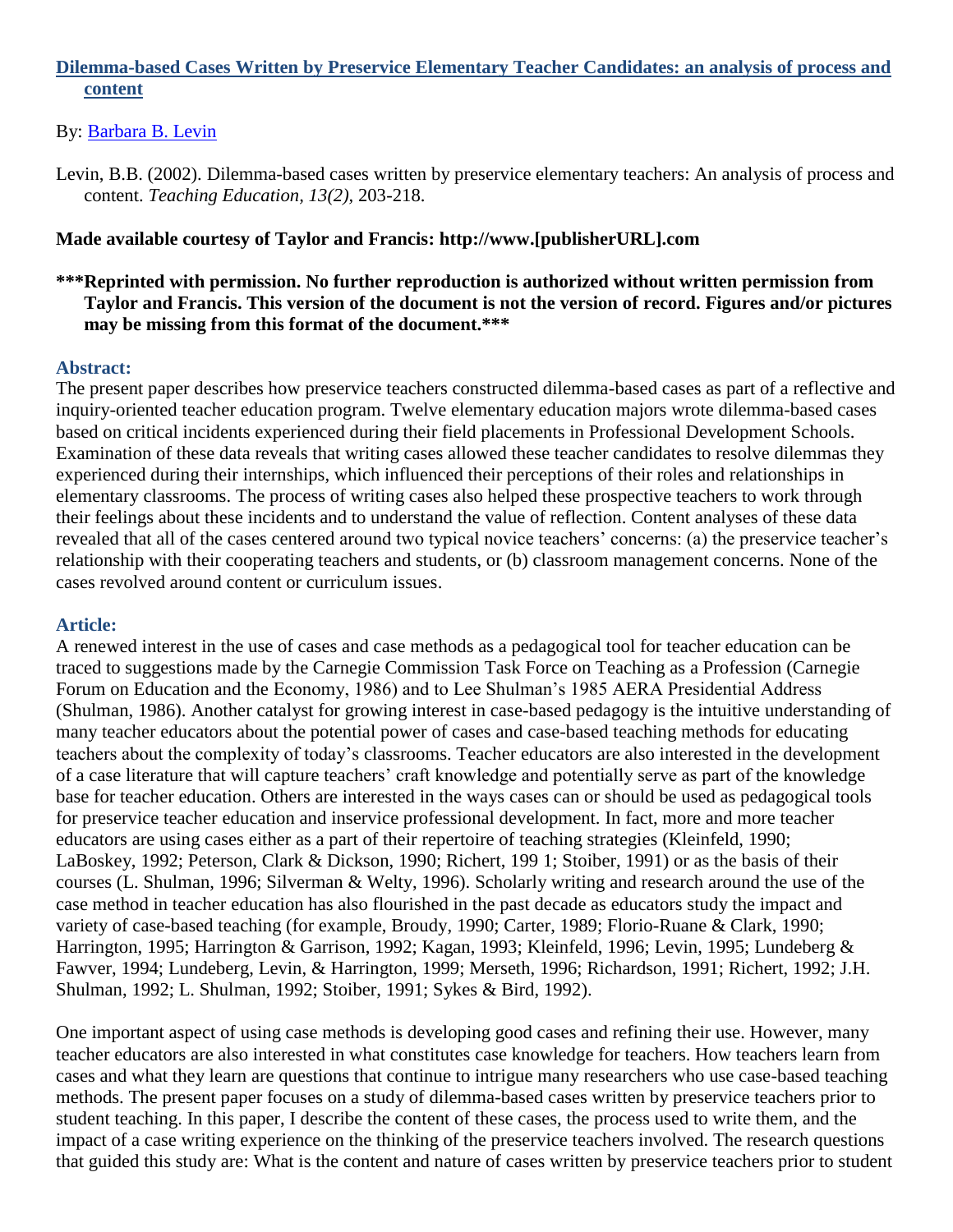teaching? What do preservice teacher candidates perceive as valuable in a case writing experience? and What does writing dilemma-based cases reveal about the nature of preservice teachers' thinking?

## **Defining Stories, Vignettes, Cases, and Case Methods**

Judith H. Shulman (1991, 1992, 1996) described her process of working with teachers to develop cases from their stories and vignettes. She also illustrated the difference between cases and teacher stories by telling how teacher stories can be turned into dilemma-based cases:

They are crafted into compelling narratives, with a beginning, middle, and end, and situated in a specific event or series of events that unfold over time. They have a plot that is problem-focused with some dramatic tension that must be relieved. They are embedded with many problems that can be framed and analyzed from various perspectives. And they include the thoughts and feelings of the teacher-writers as they describe the accounts. Some case writers describe problems that remain unresolved, and end their stories with a series of questions about what to do. (J.H. Shulman, 1991, pp. 3–4)

Kathy Carter described teachers' vignettes as "... unconnected, but well-remembered events ..." (1991, p. 15). She also wrote that "A detailed description of events is not a case; rather, it is the material cases are made of" (Carter, 1991, p. 15) and that cases should be "... characterized by some of the structures of story, including exposition, narration, and timing"  $(p. 15)$ .

For the purposes of the present study, cases are defined as richly detailed, contextualized, narrative accounts of teaching and learning that are sufficiently substantive and complex to allow for multiple levels of analysis and interpretation (Levin, 1995). Good cases represent the problems, dilemmas, and complexity of teaching something to someone in some context. Lee Shulman (1986) claims that cases must make a theoretical claim and be "a case of something", representing a principle or pattern of practice, an axiom or maxim about teaching and learning, or an instance of a larger class of experiences.

From my perspective, I would add that good cases should represent more than just one principle or theory of teaching. They should represent the messy, complex, and situated nature of teaching and learning. They should also present us with a way of connecting theory with practice. Case methods include the practice of using cases as a pedagogical tool in fields such as law, business, medicine, and education. Case-based pedagogy is a method of instruction that focuses on the use of cases as either a part of or the central focus of the curriculum.

## **Research on Case Writing**

Anna Richert (1992) and Vicky LaBoskey (1992, 1994), both at Mills College, had their master's level preservice teachers write cases or conduct "case investigations" (LaBoskey, 1992, 1994) based on professional issues and dilemmas. Richert de-scribes her purpose for case writing as:

... a way to assist novice teachers in the process of reflective problem solving in areas of professional concern. By writing cases about dilemmas they face in their work, novice teachers develop skills such as establishing collegial relationships, articulating educational problems precisely, and defining problematic issues and potential solutions. All of these skills support the teacher in the short run and enhance the teacher's potential for professional growth in the long run. (1992, p. 155)

As a result of case writing experiences, Richert (1992) found her students were passionate about the topics they selected for their cases, thought it was important to check out the facts and the perceptions of others about the issues in their cases, and came to realize that teaching is neither content nor context free. Richert's students were also able to generate multiple solutions to their dilemmas as a result of writing their cases and discussing them with others.

LaBoskey's (1992) students gained similar insights from the process of writing their case investigations, even though they were not intended to become teaching cases for others to use. Rather, the case investigation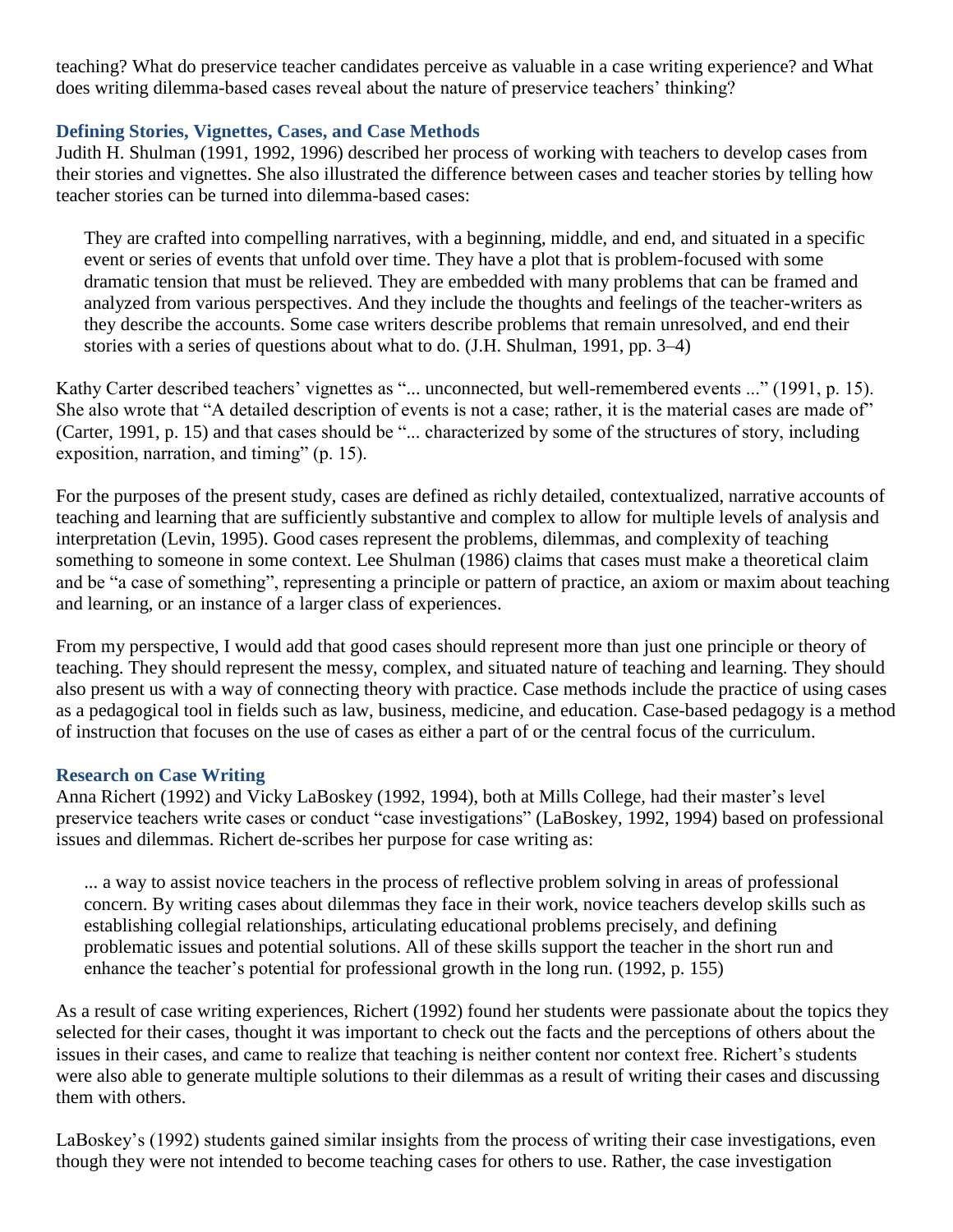experiences were designed to counter the "apprenticeship of observation" described by Lortie (1975), and to "... foster the intellectual skills needed for tough-minded assessment and imaginative inquiry, including accurate observation, conscientious recording, and the ability to write clearly..." (LaBoskey, 1992, p. 178). LaBoskey's goals for having preservice teachers conduct and write case investigations also included aiding prospective teachers in learning how to think reflectively and developing an orientation toward inquiry about their teaching.

Judy Shulman also found that case writing helped experienced teachers "move from their subjective, internal ordeal to a more objective, external perspective where they could critically examine what could be learned from their experience" (1991, p. 14). She asserted that case writing served as the reflective phase of teachers' experiences, often allowing new understandings to emerge that were not possible during the experience itself.

Judith Kleinfeld (1996) claimed that writing cases may be a powerful way to help prospective teachers make sense of and learn from their student teaching experiences. Her analysis of cases written about student teaching experiences revealed changes in her students' world views that moved from being simplistic, formulaic, and implicit toward becoming more contextualized, conditional, and explicit. She also found the act of "telling" and writing their teaching stories as cases was both therapeutic and educative for student teachers. Kleinfeld wrote that

... [t]he discipline of case writing ... provides a valuable structure which helps us reflect on our experience [and] creates an emotional distance from events and encourages us to take an analytic stance [that] encourages us to come to grips with our experiences and ourselves. (1996, p. 93)

Nancy Hutchinson's (1996) analysis of 48 student-authored cases written by post-baccalaureate regular education majors in a course on inclusive education also showed promise for the value of case writing to impact teacher thinking, especially to promote critical reflection (Dewey, 1933; Harrington, Quinn-Leering & Hodson, 1996). Sixty-five percent of the preservice teachers in her study wrote dilemma-based cases as opposed to reporting simple vignettes (Carter, 1991, 1993; Levin, 1995). Furthermore, the majority of her students reached at least the second level of critical reflection described in the Harrington, Quinn-Leering & Hodson (1996) study. Harrington *et al*. (1996) operationalized Dewey's (1933) definition of critical reflection to include the constructs of: (a) open-mindedness, the ability to take multiple perspectives; (b) responsibility, the ability to consider the moral and ethical consequences of choices and actions; and (c) wholeheartedness, the ability to identify and address the limitations in one's assumptions. Not surprisingly, there was great variability in the levels of critical reflection displayed by Hutchinson's students, and she concluded her study by stating that "... case-based pedagogy may contribute to this thinking disposition [i.e., critical thinking], it does not guarantee it" (Hutchinson, 1996, p. 27).

## **Development of Teachers and Reflective Thinking**

Early work by Frances Fuller (1969) and by Fuller and Brown (1975) about the connection between reflection and teacher development predated many other studies about this topic during the past two decades (for example, Henderson, 1996; Hoover, 1994; Huberman, 1993; LaBoskey, 1994; Ross, Johnson & Smith, 1992; Zeichner & Liston, 1987). However, some activities designed to encourage reflection and metacognitive thinking in preservice teachers appear to focus reflection on personal concerns (Hoover, 1994), which Fuller and Brown (1975) called survival concerns. Other kinds of written reflections encourage preservice teachers to reflect on the teaching context including the curriculum, instructional strategies and, eventually, one's teaching decisions based on the needs of the students. Other scholars (for example, Zeichner & Gore, 1989; Zeichner & Liston, 1987) have written about the importance of not just encouraging reflection *per se*, but about fostering reflection that goes beyond personal concerns and a focus on technical issues to encouraging reflection on educational principles and practices including critical issues in education and the moral, political, and social implications of curriculum and education.

In the study reported in the present paper, a case writing experience provided additional opportunities for critical reflection by preservice teacher candidates who have previously participated in other reflective writing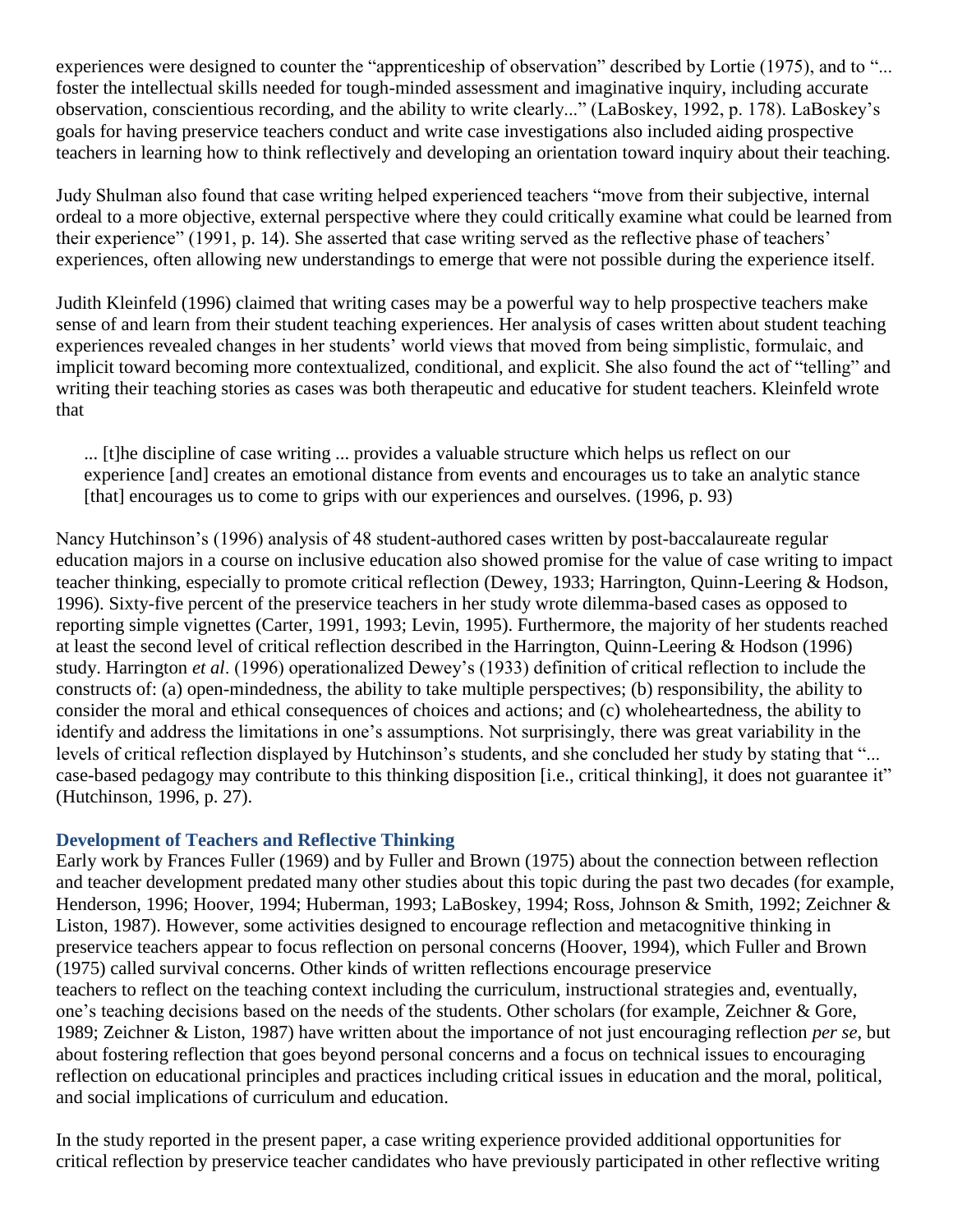including dialog journals, peer coaching, action research, and writing case studies of children based on "kidwatching" experiences. Because the focus or level of reflection (personal, technical, or critical) is not inherent in the process of writing cases (Hutchinson, 1996), description and analysis of the content and focus of the cases and teaching notes written by the participants in this study should shed some light on the value of using case writing for enhancing preservice teachers' development as reflective practitioners.

## **Methods**

### *Participants*

Twelve undergraduate elementary education majors participated in the case writing project described in this paper. Among this group, three were white males, two were African American females, and seven were white females. Only two of the participants were non-traditional, second-degree students, while 10 were traditional, college-age undergraduates. The other 15 members of this cohort group did not participate because they had already completed the writing-intensive course requirement. One participant dropped out of the course and one other participant's case was not made available for analysis, so the number of completed cases and accompanying teaching notes totaled 10.

### *Context of the Study*

At the University of North Carolina at Greensboro (UNCG), elementary education majors begin their undergraduate teacher education program as college juniors. They stay together in cohort groups of 25–30 for two years under the guidance of a faculty member who serves as their field supervisor, their academic advisor, and their weekly seminar leader. They take all of their methods courses together and serve as interns in classrooms for 10 hours every week for three semesters prior to full-time student teaching during their fourth semester. Internships are served in two or three designated Professional Development School (PDS) sites, concurrent with coursework at the university required to complete a second major or concentration (24–27 semester hours) and to fulfill all licensure requirements. Interns usually change PDS sites and grade levels each semester before selecting a classroom in which to do their student teaching. One of the many benefits of this PDS program and cohort-group model is that activities and experiences can be planned to span two years, thus building on each other and achieving a well-ordered, developmentally appropriate, and coherent preservice teacher education program (Levin & Ammon, 1992).

The PDS program at UNCG is designed to be activity oriented and inquiry based. That is, we engage prospective teachers in a variety of reflective practices as part of their preparation to become elementary school teachers. For example, in addition to reading, discussing, and writing their own dilemma-based cases, the elementary teacher candidates in this study conducted case studies of individual children; exchanged reflective dialogue journals with peers, keypals, and faculty; engaged in regular peer observations and served as peer coaches; conducted action research as a cohort group and as individuals; and developed teaching and technology portfolios over the course of two years in their teacher preparation program.

The philosophical and theoretical perspective of the teacher education program at UNCG is a constructivist one (Ammon & Levin, 1993; Fosnot, 1989, 1996; Zemelman, Daniels & Hyde, 1993). That is, we believe that prospective teachers construct their own understandings of teaching and learning based on their prior knowledge and beliefs, their current and past experiences related to learning to teach, and on focused reflection on these experiences. In addition, we also believe that providing a variety of inquiry-based and reflectionoriented experiences helps our teacher candidates gain a better understanding of teaching and learning, which we believe will make them better teachers. Toward this end, we use a variety of cases and case methods as pedagogical tools for exploring the complexities of teaching and learning in safe settings, for promoting perspective-taking, and for helping teacher candidates make connections between theory and practice. For example, prior to the case writing experience described in the present paper, all participants had read, written about, and discussed 10 dilemma-based cases (Silverman, Welty & Lyon, 1992). These served as models for the cases they were asked to write during this study.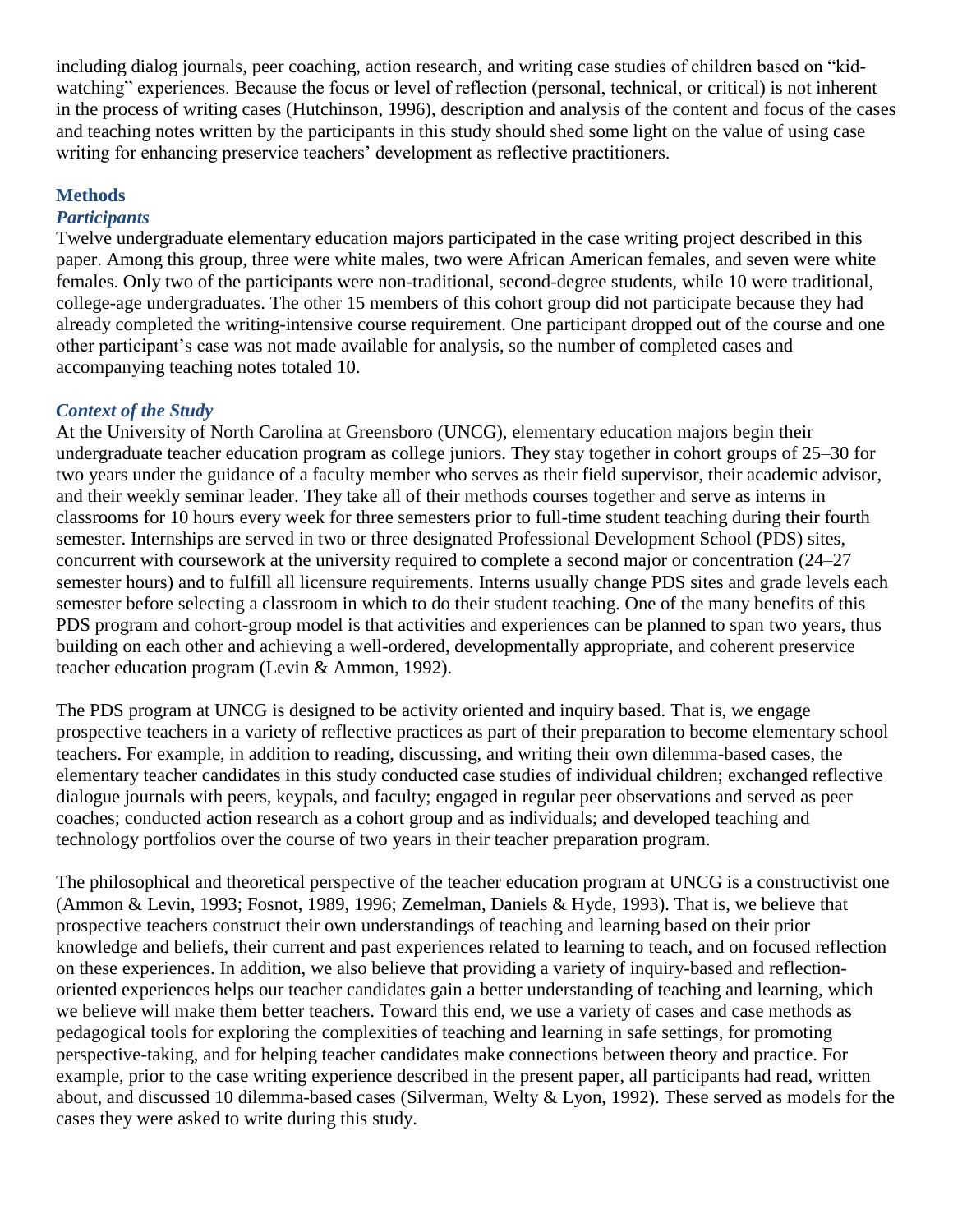## *Participation in a Writers' Workshop*

One of the requirements for all undergraduates at UNCG is to take two writing intensive courses. Ideally, at least one of these should be in a student's major. To accommodate our elementary education majors, and to continue to build on the inquiry-oriented and reflective nature of our teacher education program, senior-level teacher candidates were offered writing intensive credit for attending 12 one-hour sessions prior to their regular weekly seminar. The purpose of the writing intensive program at UNCG is to develop students' written communication skills. Toward this end, participants in this study were involved in a Writers' Workshop experience, modeled after the work of Nancy Atwell (1987), Lucy Calkins (1986) and Donald Graves (1983) on ways to teach and use the writing process. That is, they engaged in process writing with the goal of creating a dilemma-based case focusing on a critical incident from their internship experience. They also engaged in extensive peer review, edited drafts of each others' cases, participated in mini-lessons about how to write cases, and shared drafts of works in progress at the end of each class. They were also required to conference regularly with their instructor, conduct self-evaluations and peer evaluations using rubrics, write commentaries for two other cases, and write a facilitator's guide for their own case. The audience for their cases was understood to be future cohort groups of elementary education majors who could learn from discussing their dilemma-based cases.

Class time was devoted to modeling and sharing by the instructor, who was also writing a case at the same time, regular peer review, mini-lessons, and sharing segments or drafts of cases in progress in small and large groups. Printed materials provided to each participant included copies of multiple versions of a dilemma-based case authored by the instructor, rubrics for assessing the importance of context, character development, problem framing, and use of dialog in a case, and examples of several facilitator's guides (also called case teaching notes). Their previous experiences with cases also provided models that aided their learning to write cases. It was assumed that articulating the issues and dilemmas in their cases would serve as a form of reflection for these preservice teachers and help them resolve these problems with the support of members of their cohort group.

### *Data Sources*

The data available for analysis for this paper included: (a) final drafts of 10 cases including the accompanying facilitator's guide, (b) commentaries written about the cases by other participants in the study, (c) and mid-term and final self-report questionnaires completed by 10 participants focusing on the writing process and their own learning from this case writing experience.

### *Data Analysis Procedures*

A specific critical, interpretive analysis that had been used in two other studies of cases written by preservice teachers (Harrington, Quinn-Leering & Hodson, 1996; Hutchinson, 1996) was applied to the data in this study. Following these procedures, each participant's written case and facilitator's guide was analyzed to deter-mine: (a) the content and nature of the cases, (b) whether the cases represented dilemmas (i.e., paradoxes) or vignettes (i.e., well-remembered events), (c) the level of critically reflective thinking represented in the cases, as originally defined by Dewey (1933) and operationalized by Harrington, Quinn-Leering & Hodson (1996) and Hutchinson (1996), and (d) the quantity and quality of the potential solutions generated to their dilemmas. In addition, the two self-report questionnaires were subjected to a content analysis (Merriam, 1998) to determine the participants' thinking about: (a) the perceived value of writing cases, (b) their understanding of process writing and the Writers' Workshop, and (c) their perceptions about their own writing. In combination, these methods were used to interpret what the experience of writing dilemma-based cases shows about the nature of preservice teachers' thinking as revealed in their cases.

### **Findings**

### *Content and Nature of the Cases*

Analysis of the content of the cases revealed that they centered around: (a) preservice teachers' relationships with their cooperating teachers that were problematic, and/or (b) their relations with individual students that were also problematic, and/or (c) around general classroom management concerns. Three cases were about poor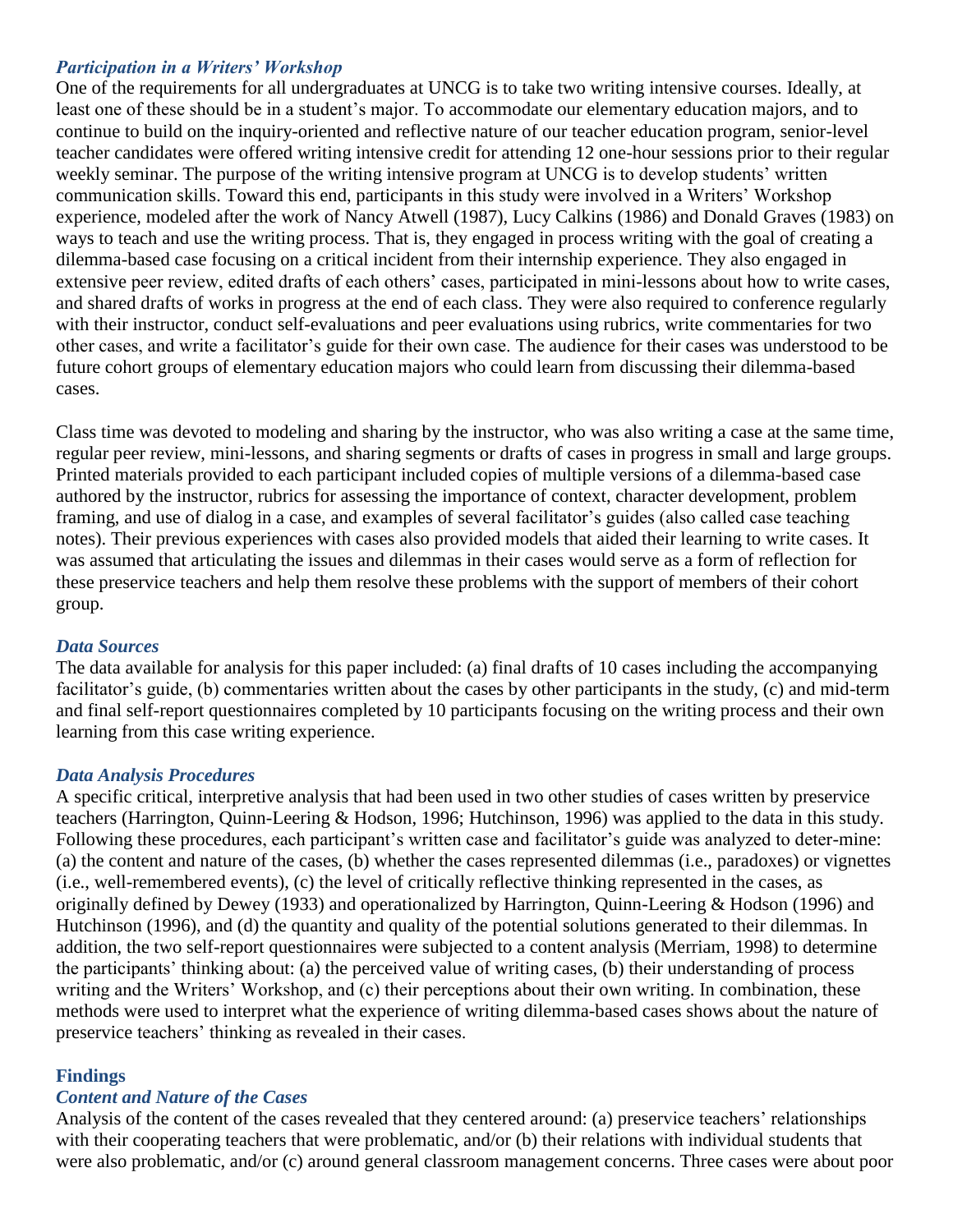relations between interns and their cooperating teachers, and seven were about relations with individual students and related issues of discipline and classroom management. The context, and perhaps the catalyst, for all but two of the cases focused on individual students and/or classroom management issues that occurred when the intern was left alone with the class.

The cases centering on relationships with their cooperating teachers were focused on poor communication, unresolved conflicts, or lack of rapport with the cooperating teacher. The cases about their cooperating teachers also dealt with the interns' perceptions about the cooperating teachers' lack of skill in mentoring them and in meeting their needs. These cases described the cooperating teachers as being burned out, criticized their relationships with students, and their skills and abilities as teachers. Although the content and context of the cases was ultimately grounded in social, political, economic, and moral issues around teaching, the undergraduate teacher candidates in this study did not make these connections explicit in their cases, and maintained the focus on a personal level (Zeichner & Gore, 1989; Zeichner & Liston, 1987).

In their facilitator guides, the participants who wrote cases about poor intern–co-operating teacher relationships described and categorized the content of their cases with key words such as poor teacher relations, veteran teachers, role of student interns, attitudes about students, job and needs of interns, communication with cooperating teacher, and low teacher expectations. Those who wrote about individual students and classroom management concerns used key words to describe their cases that included handling discipline, lack of student motivation, and students' attitudes reflecting on student behavior to describe the main topics of their cases. None of the cases revolved around specific curriculum issues or explicitly stated concerns about the social, political, economic, or moral issues of teaching.

## *Stories or Cases? Dilemmas or Vignettes?*

Eight of the 10 cases were classified as cases rather than vignettes, as defined by Judy Shulman (1991) and Kathy Carter (1991). That is, all but two of the cases were compelling narrative accounts, problem-focused, ending with real dilemmas, as opposed to being a series of unconnected, although well-remembered, events. All of the cases were highly contextualized, included good character descriptions, and included some dialog and foreshadowing. All cases ended with questions that engaged the reader in problem-solving.

The cases categorized as vignettes did not pose real paradoxes and were not sufficiently complex to allow for multiple levels of analysis or interpretation. The vignettes only described a series of events and actions, leaving the reader little to question, ponder, or connect to theory. The cases were constructed so that the reader was left to consider the consequences of several possible solutions, none of which was simple, clear-cut, or without both advantages and disadvantages. The dilemma-based cases lent themselves to discussing theories about several issues including motivation, teacher expectations, group dynamics, communication skills, classroom management, and student discipline.

## *Analysis of Critical Reflection in Cases*

Based on Dewey's (1933) conception of critical thinking, which is based on being open-minded, responsible, and wholehearted, and using procedures suggested by Harrington, Quinn-Leering and Hodson (1996) and Hutchinson (1996) for how these concepts can be operationalized, analysis of the participants' cases and facilitator's guides revealed the following about these aspects of the participants' thinking.

**Open-Mindedness.** Eight of the cases were written in the first person and two in the third person. One-half of the cases focused mainly on the author's perspective throughout the case (Level 1 regarding open-mindedness: teacher-focused or author-focused pattern). The other half of the cases did convey more than one point of view and considered the perspectives of the co-operating teacher, the children, or parents, in addition to that of the author (Level 2 of open-mindedness: child-focused or other-focused pattern). None of the cases conveyed a comprehensive pattern regarding open-mindedness where a variety of perspectives was considered, including the cultural context of the setting, views of other professionals, or support from other experiences (Level 3 of open-mindedness: comprehensive pattern that acknowledges the validity of multiple perspectives).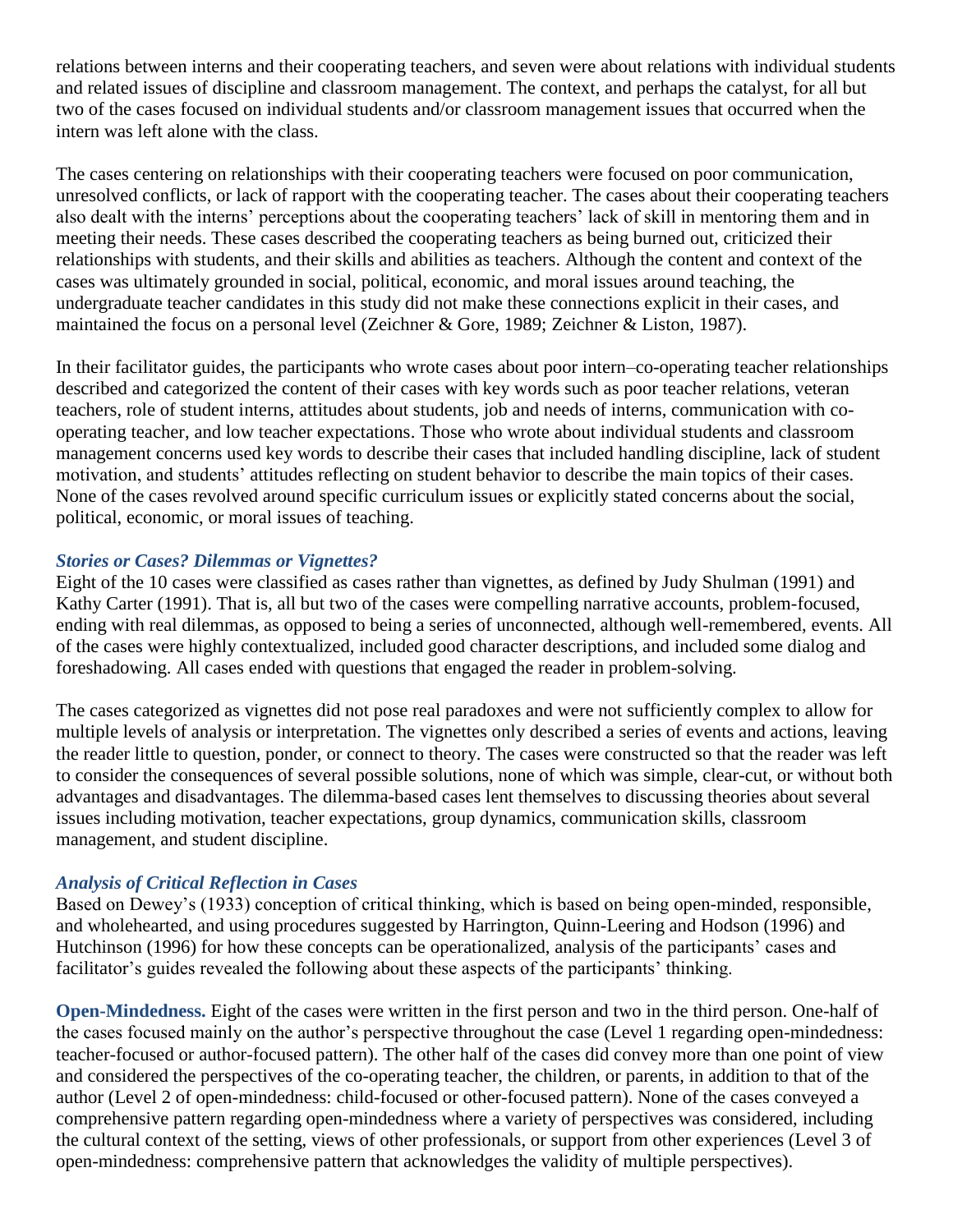**Responsibility.** With regard to the aspect of critical reflection that includes responsibility, or the consideration of consequences of one's actions and decisions, five of the cases considered only the consequences for the preservice teacher, the author of the case, and contained few and/or weak solutions to the dilemmas posed by the cases (Level 1 of responsibility: consequences for teacher or author only). However, five of the cases did consider consequences for the children and/or the cooperating teacher in the case in addition to the author's perspective, posed several potential solutions, and considered several perspectives in analyzing these solutions (Level 2 of responsibility: consequences for teacher and children). None of the cases revealed an understanding of the broader social implications and consequences of the issues and dilemmas in the cases, such as for families, or in relation to the school community, and none posed more than a few potential solutions to the dilemmas in the cases (Level 3 of responsibility: consequences in a broader social context).

**Wholeheartedness.** Assumptions about teacher authority, who is in charge of the classroom, and the level of understanding teachers have about the complexity and ambiguity of their work is the part of critical reflection called wholeheartedness.

With regard to wholeheartedness and these assumptions about the teacher's role in the learning process, five cases were scored at Level 1 (which assumes that learning is only teacher directed). Four other cases indicated an understanding that education is an interactive process and that the roles, actions, and decisions of teachers and students influence each other (Level 2 of wholeheartedness). Only one of the cases conveyed an understanding that education is a complex process and showed that the author was able to question his/her own and others' assumptions about the teacher's role in the learning process (Level 3 of wholeheartedness).

## *Nature of Potential Problem Solutions*

Analysis of the quantity and quality of potential solutions to the dilemmas and paradoxes posed in the cases was disappointing. That is, because of the way the cases were written, very few authors posed potential solutions to the problems they described. This was especially true of the cases about poor relations between interns and their co-operating teachers. However, embedded in the cases about individual children and classroom management were descriptions of things they tried with the child before or during the incident. Unfortunately, there was no evaluation of the relative value of these activities, and no consideration of the advantages and disadvantages of these or other possible actions. Rather, the participants listed things they tried to do without revealing any thoughts about their potential for success of failure. In other words, the level of reflection about potential problem solutions in these cases was restricted.

# *Perceived Value of Case Writing Experience*

Participants in the case writing experience assessed various aspects of the case writing project at the midpoint and again at the end. They expressed their individual reactions to the value of writing cases, their understanding of the writing process and the Writers' Workshop, and assessed their perceptions of their writing by completing the following sentences:

- (1) I think that writing cases is ...
- (2) At this point I understand that the Writers' Workshop ...
- (3) At this point I understand that process writing ...
- (4) I think that my own writing is ...

Participants expressed a clear understanding that the purpose of writing cases was to reflect critically on their experiences as interns and to problem-solve by writing cases about their perceived problems and dilemmas. They indicated that they had achieved these goals. For example, they said that writing their case helped them "evaluate and analyze a situation", "look back on a situation from various points of view", "reflect in depth on a situation", and was also "therapeutic". They also wrote that "this was a great way to gather feedback from others about how to handle problems", and that "it will help them in the future when 'cases' arise in their own classrooms". They expressed unanimously that case writing was "a great reflection process" and helped them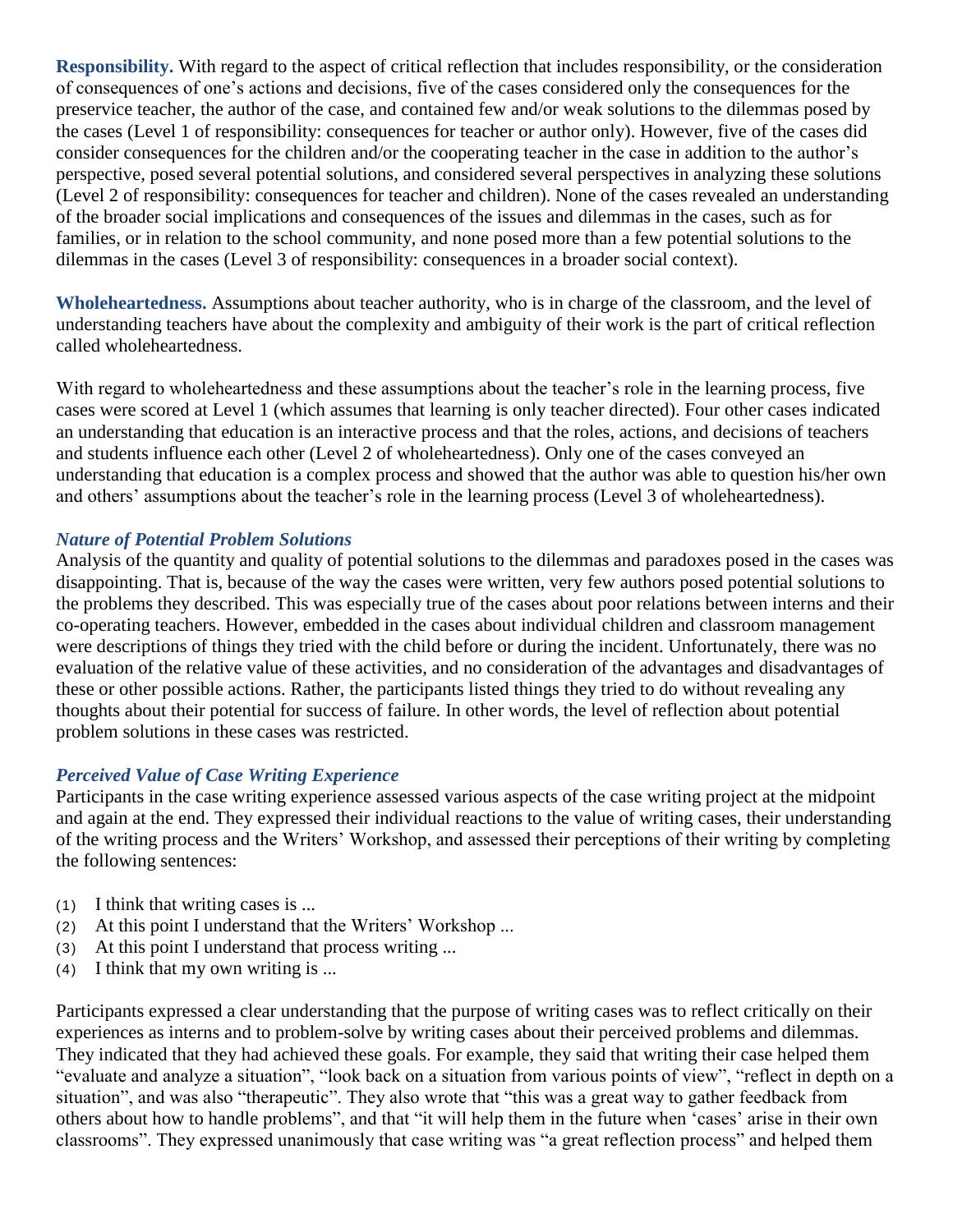"learn a way to approach situations with effective problem-solving techniques". They also felt that the whole process helped them become better writers.

Their understanding of process writing and the Writers' Workshop was mixed and there were some misconceptions about both early on. A few participants felt that both the writing process and the Writers' Workshop involved step-by-step methods. This may be attributed to the structure of the writing intensive course, which asked students to attend separately to the context of their cases, then to focus on their characters, followed by working on dialog, the climax of the case and, finally, the resolution. Each of these parts of the case was the focus of successive classes and a rubric was provided for each of these aspects in their cases.

Having a new rubric each week to use in evaluating various aspects of their cases as they completed multiple drafts may have contributed to participants' attributions that process writing and the Writers' Workshop involves step-by-step procedures. For example, one participant wrote that the process writing "means just what it says. Writing happens as a process with certain steps that must be taken. These include composing, evaluating, and revising a piece of writing". However, others understood that process writing is recursive and ―not a step by step plan for how to write—you can move back and forth between the different points of writing".

Despite these early confusions by some, by the end of the project all the participants were very positive about the value of process writing and the Writers' Workshop, indicated a good understanding of the value of this approach, and understood that writing is a process. For example, they wrote that process writing "causes a writer to evaluate his or her own writing", "continually working and revising a piece", "is a continuous process that involves the group as well as the individual", and "a good way to help a person learn to write and improve writing skills".

Self-evaluation of their own writing ability on the questionnaires indicated that the participants felt their writing improved as a result of this project. For example, participants wrote that their writing "has greatly improved—it has been a long process (lots of polishing and rearranging) but I am very proud of my finished product" and ―has progressed because I have taken more time writing this. It is easier to get my thoughts down on paper while I am not worrying so much about mechanics", and "works best after rewrites and after receiving feedback from peers". Several participants also expressed that their writing "has improved as a result of this course and writing this case" and "is progressing. This writing intensive course has helped my process writing. I've learned how to use it in my classroom".

## *Limitations of the Study*

The present study is limited by the small number of cases available for analysis and the nature of self-report data from the questionnaires. Also, because these data were aggregated and reported anonymously, they do not reveal individual patterns or profiles of how these preservice teachers' thinking developed during the semester of case writing. There was also no baseline evidence collected about the quality or level of the participants' critical thinking prior to this case writing experience. Therefore, it is not possible to determine whether certain participants began the semester with higher levels of open-mindedness, responsibility, or wholeheartedness, or whether they acquired it as result of this experience. It also is not clear from this study whether the characteristics of open-mindedness, responsibility, and wholeheartedness are independent of each other.

The content, quality, and nature of the cases is also influenced by the timing of this experience—during the semester prior to student teaching. Perhaps having students write cases after student teaching would reveal concerns related to curriculum and instruction rather than early, egocentric concerns about self, relationships with co-operating teachers, and classroom management and discipline issues (Fuller, 1969; Fuller & Brown, 1975; Veenman, 1984).

Another limitation is the lack of generalizability of this kind of study. Analysis of these data is also problematic because it is difficult to replicate and open to multiple interpretations. However, the fact that the methodology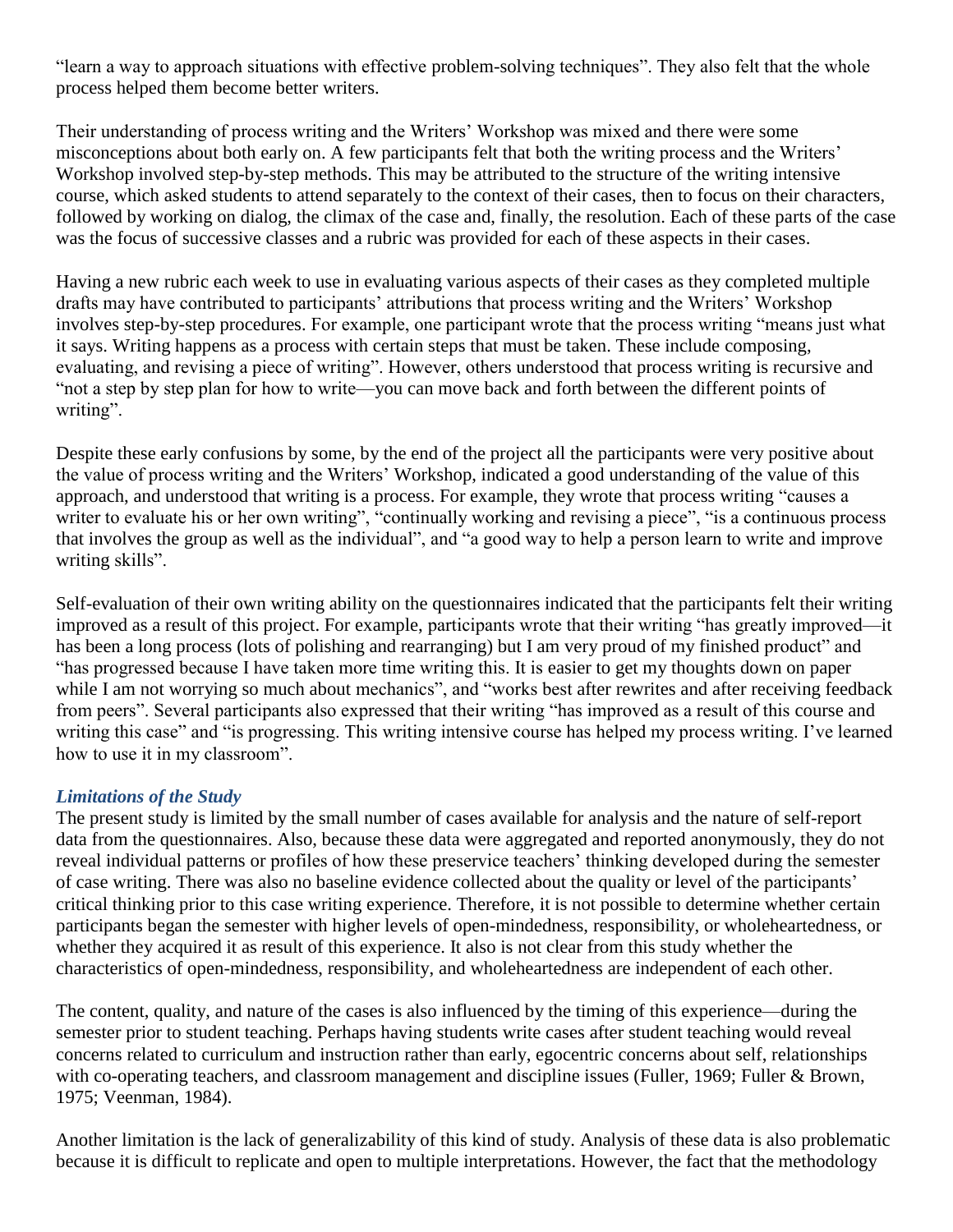for analyzing critical reflection originated by Harrington, Quinn-Leering and Hodson (1996) and Hutchinson (1996) was successfully applied to original case writing in this study is promising. If the goals of writing cases and of analyzing cases other people have written include promoting critical reflection and inquiry into the teaching and learning process, then Harrington's and Hutchinson's theoretically grounded methods for data analysis show great promise for others interested in doing research on cases and case methods.

## **Conclusions**

Both Judy Kleinfeld (1996) and Judy Shulman (1991, 1996) found the act of turning teaching stories into cases was therapeutic and educative for teachers. The participants' responses to the questionnaires in the present study also revealed that writing cases served the same purpose for them. Engaging teachers in the process of writing cases in a Writers' Workshop format also seems to have merit, despite the limitations of self-report data. In addition, asking preservice teachers to think about the problems and dilemmas faced during internships, and to engage in self-analysis through writing cases, offers a window into how prospective teachers think about their learning to teach experiences.

Although the purposes for having teacher candidates write cases includes fostering critical reflection and developing an inquiry orientation toward learning to teach, only longitudinal study of these prospective teachers will reveal how this activity contributes to these desirable attributes. Nevertheless, analysis of the content and levels of critical reflection conveyed in the cases indicates that case writing has the potential for helping preservice teachers select and define problematic issues they encounter and articulate potential solutions. The fact that the cases written by one-half of the participants were scored at Level 2 for open-mindedness, responsibility, and wholeheartedness is encouraging given relatively brief experiences in their teacher preparation program.

Nevertheless, the nature and quality of the problems and dilemmas selected by the participants in the present study reveal that the level of their concerns is consistent with those of beginning teachers. The fact that the content of their cases revolved around relationships with co-operating teachers and students, and around concerns about handling classroom management and discipline, affirms well-known findings by Frances Fuller (1969), Fuller and Brown (1975), and Veenman (1984) on the early concerns of prospective teachers. Furthermore, the narrow range of critical reflection displayed in these cases also echoes Hutchinson's (1996) conclusions from her study of post-baccalaureate preservice teachers' written responses to cases. Hutchinson wrote that, although "... case-based pedagogy may contribute to this thinking disposition [i.e., critical thinking], it does not guarantee it" (1996, p. 27). Perhaps, the low to medium levels of critical reflection found in this study also mirror the received way of knowing that many female college juniors and seniors reveal (Belenky, Clinchy, Goldberger & Tarule, 1986). Although those who were able to take more than one perspective appreciate that there are consequences for one's actions and begin to see the complexity and ambuiguity of teachers' work, as revealed in their cases, may be moving beyond subjective knowledge to connected knowing (Belenky, Clinchy, Goldberger & Tarule, 1986), not all preservice teachers are at this level of thinking.

### **Implications for Teacher Education**

The use of case-based teaching methods for both preservice and inservice teachers appears to have potential as a pedagogical tool. Some research suggests that preservice teachers prefer learning from cases over other traditional, didactic methods of instruction. We also have research that indicates preservice teachers can learn about classroom management (Stoiber, 1991), motivational issues (Richardson, 1991), cultural diversity (Noordhoff & Kleinfeld, 1991), and teaching mathematics (Barnett, 1991) from reading, writing about, and discussing cases that others have written. From earlier studies, we have evidence that case writing is valuable for helping inservice teachers learn from their experiences (J. Shulman, 1992, 1996), and for helping postbaccalaureate preservice teachers learn how to think critically and reflectively (Hutchinson, 1996; LaBoskey, 1992; Richert, 1992). Finally, we have research that suggests case writing is both educative and therapeutic for student teachers (Kleinfeld, 1996). Based on this study, it appears that case writing can be a valuable pedagogical tool for helping undergraduate preservice teachers identify and process dilemmas and paradoxes they face while learning to teach, although the focus of their reflective thinking may remain on personal issues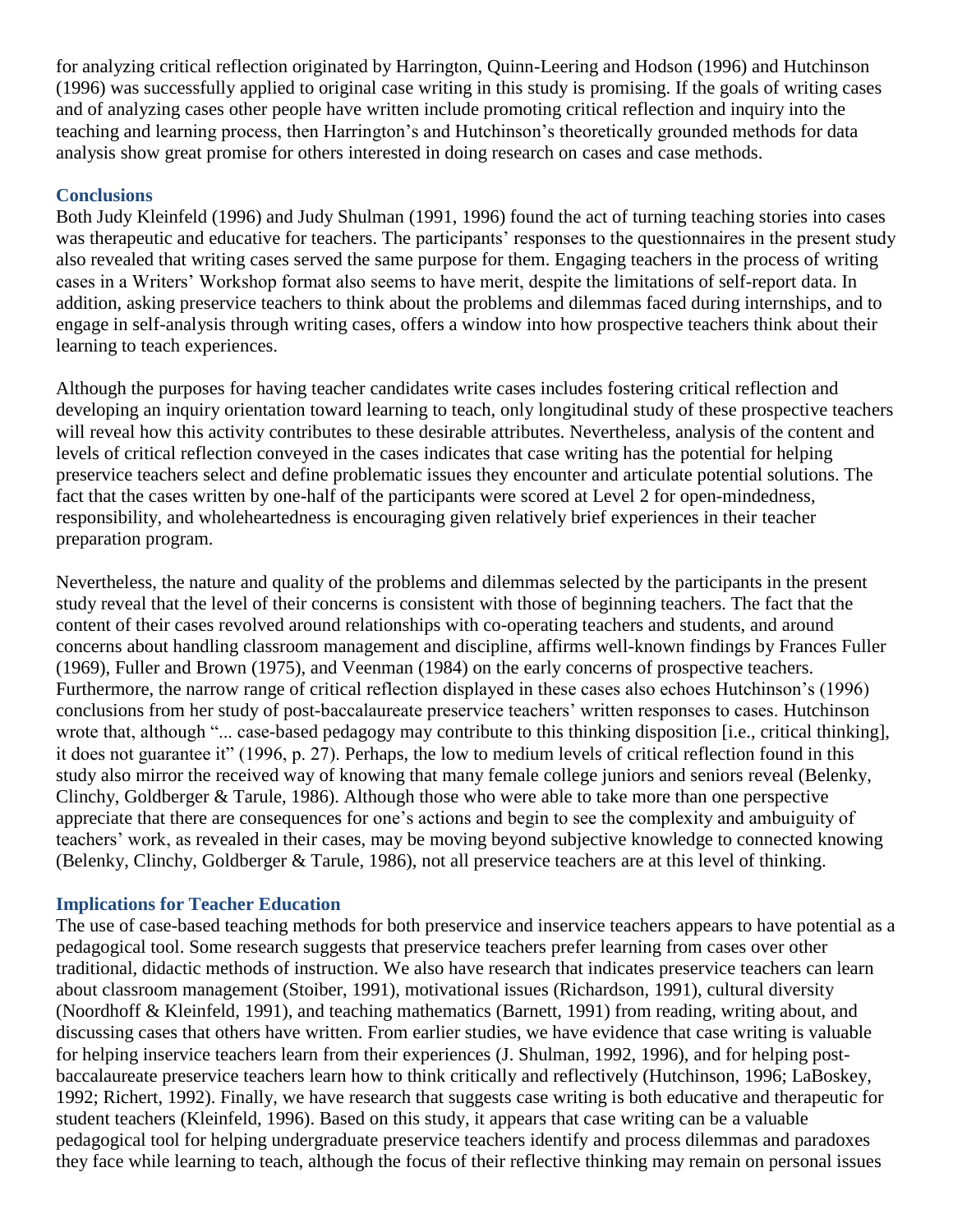(Fuller & Brown, 1975; Hoover, 1994) rather than take a more a critical perspective (Zeichner & Gore, 1989; Zeichner & Liston, 1987).

If the goals of teacher education include encouraging critical reflection on practice and developing an inquiry orientation about the process of teaching and learning, then using cases and case methods has promise. We have research that suggests discussing cases positively affects the quality, form, and content of teachers' thinking about cases, compared with the understanding of those teachers who only read and write about a case (Levin, 1995, 1999). Teachers who discuss cases are able to gain additional perspectives on the issues in the cases, and clarify and/or elaborate their understandings of various topics in the cases they discuss (Levin, 1995). Of course, teachers' previous understandings and experiences, personal background, and their individual interests serve as filters for what they understand and can learn from writing cases (Levin, 1999). Undergraduate preservice teachers need experiences that help them counter their apprenticeship of observation (Lortie, 1975) and their propensity to hold onto prior beliefs (for example, Feiman-Nemser & Buchmann, 1983). The use of cases and case methods that include constructing their own dilemma-based cases appears to provide some help in that direction, and further research is needed in this area.

# **Note**

1. An earlier version of this paper was presented at the Annual Meeting of the American Association for Teaching and Curriculum, San Antonio, TX, USA, October 1996.

## **References**

AMMON, P. & LEVIN, B.B. (1993). Expertise in teaching from a developmental perspective: the Developmental Teacher Education Program at Berkeley. *Journal of Learning and Individual Differences*, *5*, 319–326.

ATWELL, N. (1987). *In the Middle: writing, reading, and learning with adolescents.* Portsmouth, NH: Heinemann.

BARNETT, C. (1991). Building a case-based curriculum to enhance the pedagogical content knowledge of mathematics teachers. *Journal of Teacher Education*, *43*, 263–272.

BELENKY, M.F., CLINCHY, B.MCV., GOLDBERGER, N.R. & TARULE, J.M. (1986). *Women's Ways of Knowing: the development of self, mind, and voice*. New York: Basic Books.

BROUDY, H. (1990). Case studies—why and how. *Teachers College Record*, *91*, 449–459. CALKINS, L. (1986). *The Art of Teaching Writing*. Portsmouth, NH: Heinemann.

CARNEGIE FORUM ON EDUCATION AND THE ECONOMY (198 6). *A Nation Prepared: teachers for the 21st century* (Report of the Task Force on Teaching as a Profession). Hyattsville, MD: Carnegie Forum on Education and the Economy.

CARTER, K. (1989). Using cases to frame mentor-novice conversations about teaching. *Theory into Practice*, *27*, 214–222.

CARTER, K. (199 1). Conveying classroom knowledge through case methods. In H. HARRINGTON. & M. THOMPSON (Eds.), *Student Motivation and Case Study Manual*. Chapel Hill, NC: University of North Carolina.

CARTER, K. (1993). The place of story in the study of teaching and teacher education. *Educational Researcher*, *22*(1), 5–12.

DEWEY, J. (1933). *How We Think: a restatement of the relation of reflective thinking to the educative process*. Boston, MA: D.C. Heath.

FEIMAN-NEMSER, S. & BUCHMANN, M. (1983). Pitfalls of experience in teacher education. In P. TAMIR, A. HOFSTEIN & M. BEN-PERETZ (Eds.), *Preservice and Inservice Education of Science Teachers*. Philadelphia, PA: Balaban International Science Services.

FLORIO-RUANE, S. & CLARK, C.M. (1990). Using case studies to enrich field experiences. *Teacher Education Quarterly*, *17*, 17–28.

FOSNOT, C.T. (1989). *Enquiring Teachers, Enquiring Learners: a constructivist approach to teaching*. New York: Teachers College Press.

FOSNOT, C.T. (199 6). *Constructivism: theory, perspectives, and practice*. New York: Teacher College Press.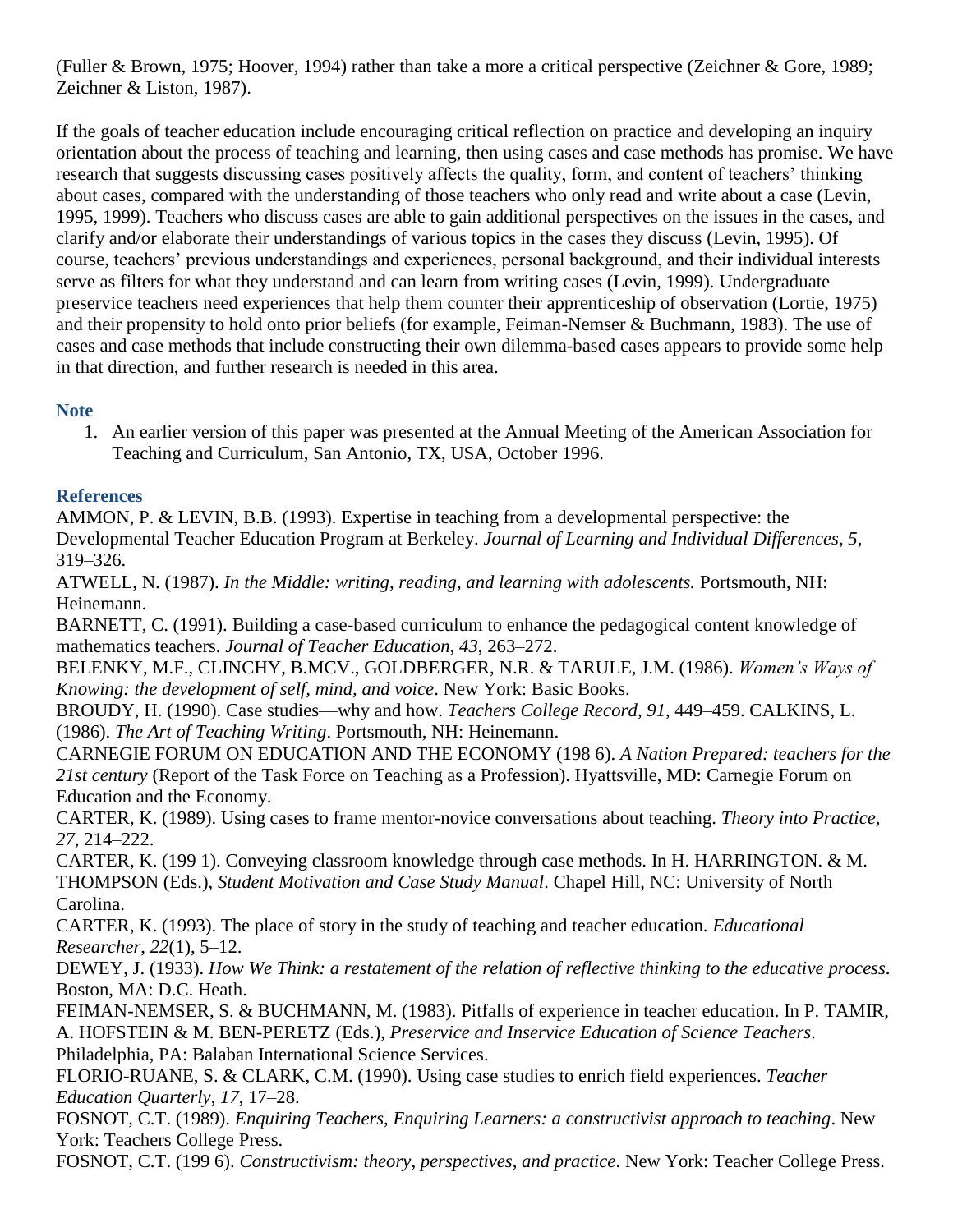FULLER, F.F. (1969). Conceptions of teachers: a developmental conception. *American Educational Research Journal*, *2*, 207–226.

FULLER, F.F. & BROWN, O. (197 5). Becoming a teacher. In K. RYAN (Ed.), *Teacher Education (The Seventy-Fourth Yearbook of the National Society for the Study of Education, Part Two*) (pp. 25–52). Chicago, IL: University of Chicago Press.

GRAVES, D. (1983). *Writing: teachers and children at work*. Portsmouth. NH: Heinemann. HARRINGTON, H. (199 5). Fostering reasoned decisions: case-based pedagogy and the professional development of teachers. *Teaching and Teacher Education*, *11*, 203–241.

HARRINGTON, H. & GARRISON, G. (1992). Cases as shared inquiry: a dialogic model of teacher preparation. *American Educational Research Journal*, *29*, 715–735.

HARRINGTON, H., QUINN-LEERING, K. & HODSON, L. (1996). Written case analyses and critical reflection. *Teaching and Teacher Education*, *12*, 25–37.

HENDERSON, J.G. (1996). *Reflective Teaching: the study of constructivist practices.* Englewood Cliffs, NJ: Merrill/Prentice Hall.

HOOVER, L. (1994). Reflective writing as a window on preservice teachers' thought processes. *Teaching and Teacher Education*, *10*, 83–93.

HUBERMAN, M. (1993). *Lives of Teachers*. New York: Teachers College Press.

HUTCHINSON, N. (1996). *Student-authored courses and critical reflection in a course on inclusive education*. Paper presented at the Annual Meeting of the American Educational Research Association, New York, April 1993.

KAGAN, D. (1993). Context for the use of classroom cases. *American Educational Research Journal*, *30*, 117– 129.

KLEINFELD, J. (1990). The special virtues of case method in preparing teachers or minority schools. *Teacher Education Quarterly*, *17*, 43–52.

KLEINFELD, J. (1996). Our hero comes of age: what students learn from case writing in student teaching. In J. COLBERT, K. TRIMBLE & P. DESBERG (Eds.), *The Case for Education: contemporary approaches to using case methods.* New York: Allyn & Bacon.

LABOSKEY, V.K. (1992). Case investigations: preservice teacher research as an aid to reflection. In J.H. SHULMAN (Ed.), *Case Methods in Teacher Education.* New York: Teachers College Press.

LABOSKEY, V.K. (1994). *Development of Reflective Practice: a study of preservice teachers*. New York: Teachers College Press.

LEVIN, B.B. (1995). Using the case method in teacher education: the role of discussion and experience in teachers' thinking about cases. *Journal of Teaching and Teacher Education*, *10*, 1–14.

LEVIN, B.B. (1999). The role of discussion in learning from case discussions: Who? Learns what? and how? In M. LUNDEBERG, B. LEVIN & H. HARRINGTON (Eds.), *Who Learns What From Cases and How? The* 

*research base on teaching with cases* (pp. 139–157). Mahwah, NJ: Lawrence Erlbaum Associates.

LEVIN, B.B. & AMMON, P. (1992). The development of the beginning teachers' pedagogical

thinking: a longitudinal analysis of four case studies. *Teacher Education Quarterly*, *19*, 19–37. LORTIE, D. (1975). *Schoolteacher: a sociological study*. Chicago, IL: University of Chicago Press. LUNDEBERG, M.A. &

FAWVER, J.E. (1994). Thinking like a teacher: encouraging cognitive growth

in case analysis. *Journal of Teacher Education*, *45*, 289–297.

LUNDEBERG, M.L., LEVIN, B.B. & HARRINGTON, H.L. (Eds.) (1999). *Who Learns What From Cases and How? The research base on teaching with cases.* Mahwah, NJ: Lawrence Erlbaum Associates.

MERRIAM, S.B. (1998). *Qualitative Research and Case Study Applications in Education*. Thousand Oaks, CA: Sage.

MERSETH, K.K. (1996). Cases and case methods in teacher education. In J. SIKULA (Ed.), *Handbook for Research on Teacher Education* (pp. 722–746). New York: Simon and Schuster Macmillan.

NOORDHOFF, K. & KLEINFELD, J. (199 1). *Preparing teachers for multicultural classrooms: a case study in rural Alaska*. Paper presented at the Annual Meeting of the American Educational Research Association, Chicago, IL, April 1991.

PETERSON, P.L., CLARK, C.M. & DICKSON, W.P. (1990). Educational psychology as a foundation in teacher education: Reforming an old notion. *Teacher's College Record*, *91*, 322–346.